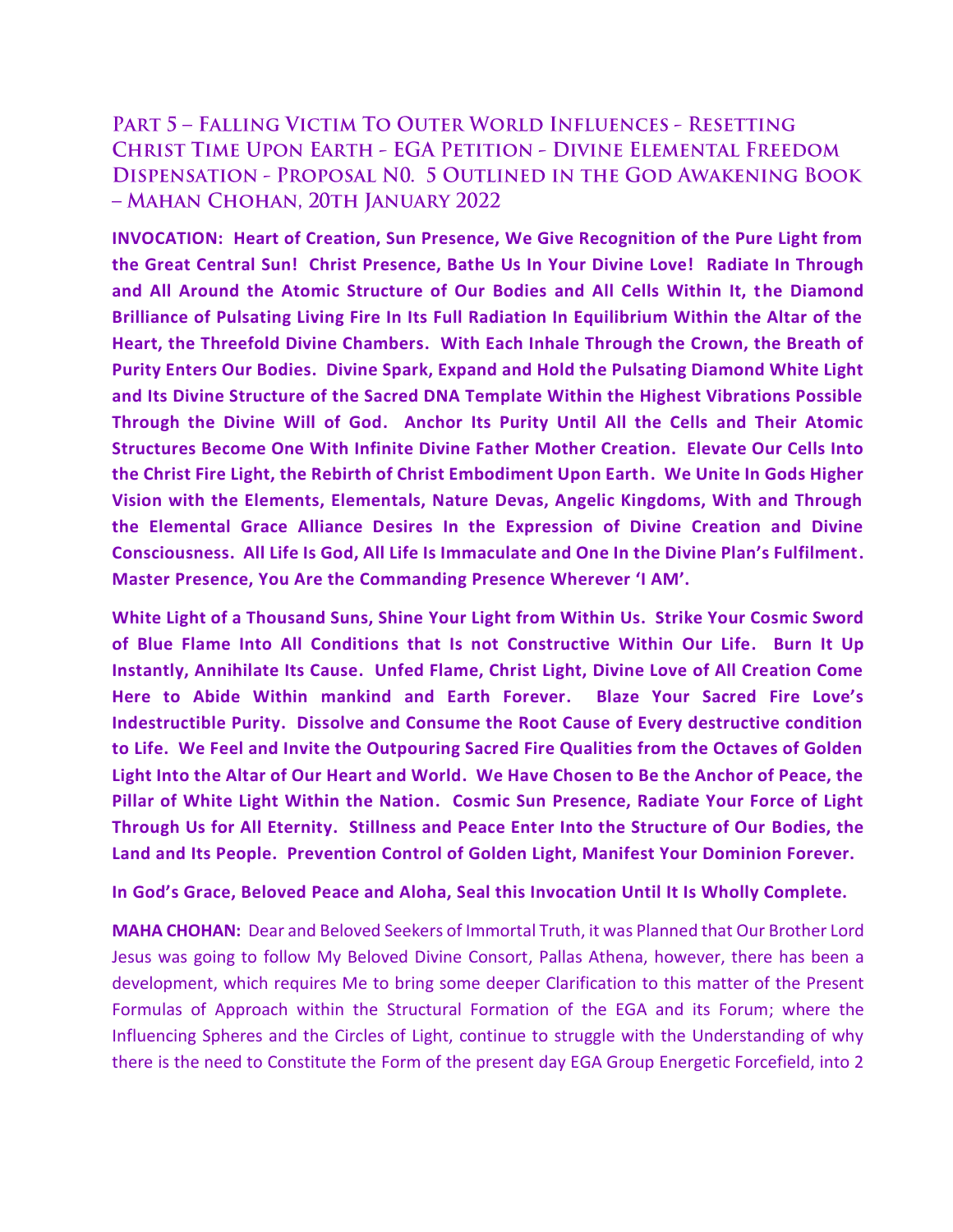Functions, 2 Groups and 2 Activities, and thus breaking it all down into its Visual Dividing Cellular Self and Individualized Forms.

The simple answer is that it must comply with Cosmic Law! Not enough? Then know this is about Liberty and Freedom; Liberty and Freedom of what? Yourselves Dear Hearts, yourselves! You see, each 'I AM' Presence is endowed with a Special Virtue, which, by Cosmic Law, is to nourish, expand and Radiate to the world of form as well as to Its fellow man and woman. And should the individual be not cognizant as to what that particular Virtue is, he or she, should ask the Holy Christ Presence Within, to Reveal it to him or her, for its full Enlightenment is a Sacred Duty and a Part of One's Divine Obligation for the coming into the world of form.

This comes down to the ability of each person to be able to make their Inner Connections through communicative skills to first Know Thyself, then to Know Those Who are within their Influential Living Love and Light Forcefields, namely, their Body Elemental, their Guardian Angel, their Master Sponsors and then their Soul Connection and the Family they have come to this incarnation for the Path and Purpose in which they can together Co-Create All Within a Unified Forcefield of Divine Partnership. A Partnership with the Heart of the Mother's Love and Divine Nurturance and the Creative Father's Light and Power.

Yet within the Elemental Grace Alliance Forcefield, an anomaly has been unconsciously created whereby all Members have, over time, become preoccupied with their own individualized creations and away from the Original Focus. This can be seen as **"Falling Victim To Outer Worldly Influences"**. This is due to many things, but here is something to think more about!

As We look upon the Earth with Our Inner Sight, great tides can be seen of what We call psychic or astral matter! Remember St Germain spoke to you all about this phenomena a while back alerting you all to these conditions. Some of you took noticed and earnestly became aware of these conditions and did your best to Protect yourselves and steer away from them, but others in their lack of awareness allowed those energies to come closer, as, where there is most Light, that Attracted Field will draw close all that is not harmonious, to test you in your convictions.

These conditions are born from within the mental and feelings of all people living upon earth and so your Living Forcefield fell victim to the mass consciousness of such things once again. These tides are definite strata's of consciousness and as everything works as vibrations, like attracts like, and without the Protection and Living Awareness of Conscious Attention such vibrational psychic and astral energies easily find another place to reproduce and strengthen their holds upon the unwary! For all thoughts and feelings, of anything less than God's Love, only rents holes within their Tubes of Protective Light and again connects the lifestream with the mass tides of indignation, fear, worry, anxiety, illness and lack of Peace and Balance in One's Life! And no matter how Powerful Your Body Elemental and Guardian Angel Is, your thoughtforms create your continued reality, for are the Master of your own creations!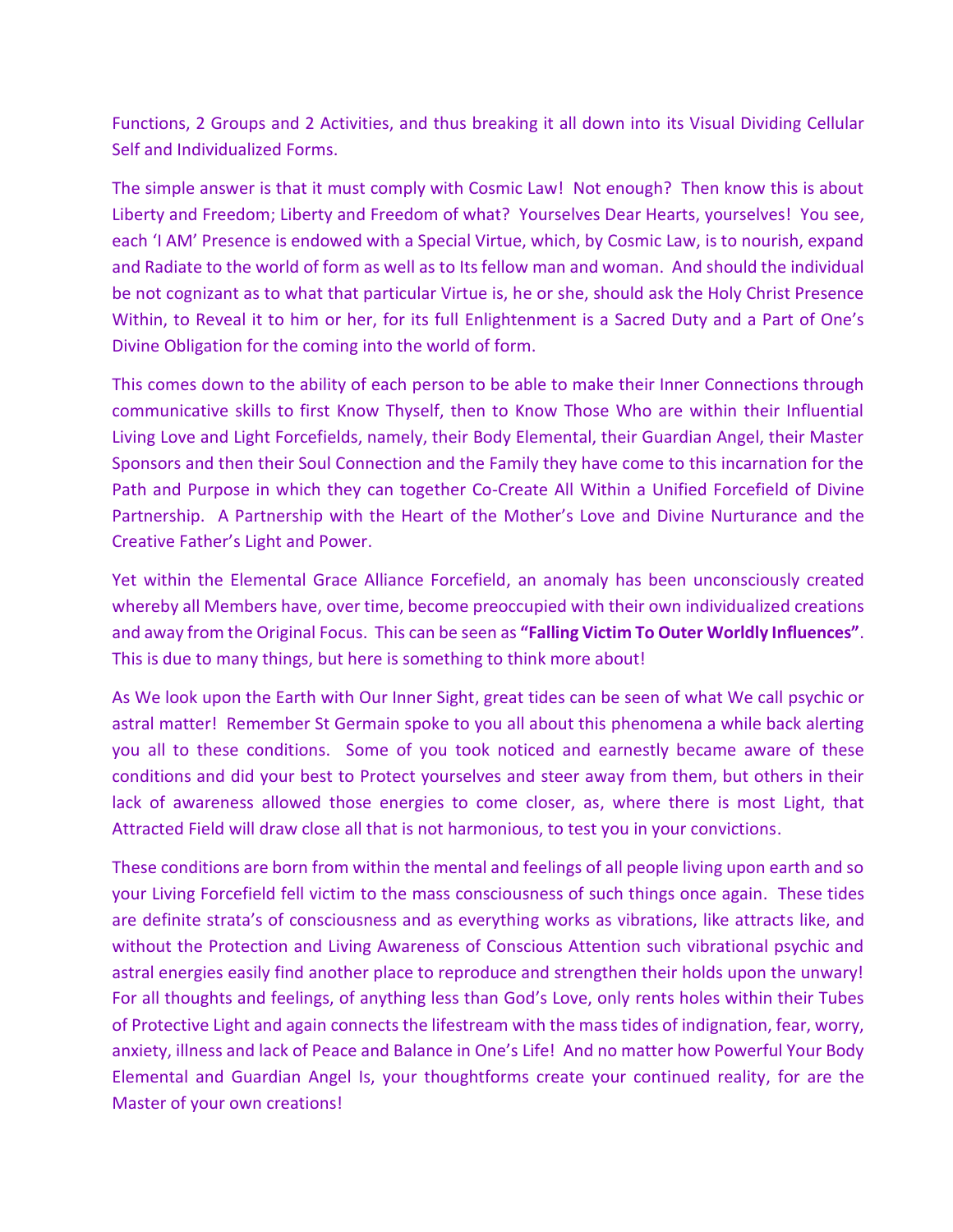In the Discourse of this Series in Part 2, The Great Divine Director shared,

*"This, to help Electrify and Magnetize you all into a more Complete Sensitivity of Feeling of the Immensity of the Work of this Shamballa Divine Plan. You are now beginning to Step into a New Time Cell that will offer you more Responsibilities and Privileges, that will help to move Humanity into its next Stage of Evolutionary Progress. You still have a little way to go as to your Overall Group Unity in Association with the Ashramic Group Life, but some of you are now Standing upon a Threshold as an Individualized Sphere of Influence, while getting ready to step through the Rings of Consciousness that you have been Promised!"* End Excerpt.

To Divinely Understand this in a much more Cognitive Way, you need to become far more aware of the Roles that the Elementals, Devas and Angelic Host play in the Form of any Combined Forcefield. And human beings, need to comprehend the Demands that will be placed upon them to Consciously fulfil Their Obligations Within a Living Organism Forcefield. The difference between a Combined or Collective Forcefield and a mixed or separated forcefield, comes down to the level of consciousness and thoughtforms that remain within the participating or non-participating parties involved.

In other words, the Unity of Consciousness, as in the Truth of the One Mind, One Heart, or the disarray of consciousness within the separated forcefield. Both are Attractor Fields, but one is of a Higher Resonance and the other a lower resonance. No right or wrong here, just different fields of Influence and Light! Both fulfilling Cosmic Law, but one, in Unison and Divine Order and the other in singularity and disorder.

To Create the Higher Frequency Combined Forcefield it is imperative that the Divine Balance of Masculine and Feminine Qualities and Virtues must be achieved and that is why We are going to such a length to cover all aspects of your New Daily Potentials as the New Opportunities are Attracted to you, to Embrace with Higher Love, Acceptance and Inner Knowing Activated and Followed Through with Consistency, Heart Felt Inner Volition and Rightful Application to God Life, through your New Petition!

So let Us now travel down Memory Lane, to refresh your Memories about How important the unascended human relationship to all Life is Demanding, before they can Divinely Employ the Full and Undivided Attention of All human Body Elementals, Guardian Angels, Elementals, Devas and Angelic Host, indeed All God Life to your personal deployment of the Mother's Magnetism in Love and the Father's Electrical Impulse in Light!

In My Discourse within the EGA God Awakening Book, 5 years ago, '*Maha Chohan - Guest Speaker - Narayana and Divine Grace - The Elemental Grace Alliance Council, 9th January 2016',* where I described what a Forcefield was.

*"A 'Forcefield' then, by definition, herein the understanding for Earth Purposes, is a consciously magnetized focus of Energy Created by a person or a group of persons or Beings, for the objective of*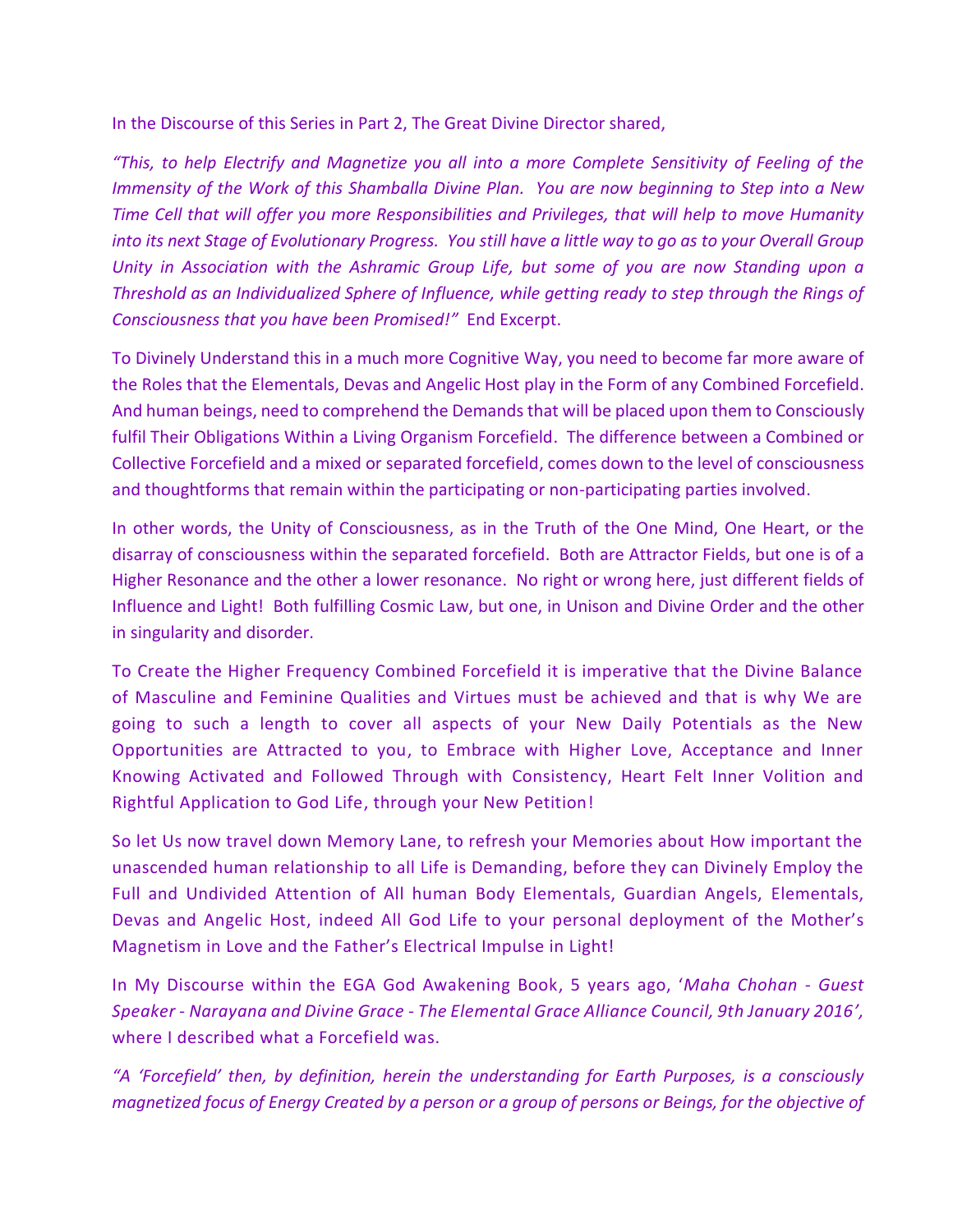*Benevolent Service to a particular Principle, Facet, Function, Condition, or Area of Life and ultimately to the entire Earth Itself. In the case of the group activity, the Director/s, Ascended Master/s, Archangel/s or Elohim/Eloah who have been Elected to Over Light the Group in Cooperation with the Group, first designs within the minds of its Disciples and Members, the particular Activity, to which the group service is to be consecrated. Therefore, the actual design of the 'Forcefield' should be brought into a visual activity, as in an image or picture, so that all may be sure to direct their energies into the same activity. It is essential that this picture remain the same at all meetings once it has been drawn forth so that it will grow and expand its Blessings through the group into the entire declared parameters of the particular Principle, Facet, Function, Condition, or Area of Life."* End Excerpt.

So you are now beginning to see why we have stepped up the Awareness for the purpose of inducing more focused effort to go Deeper, where you can within your 'I AM Presence, Body Elemental and Guardian Angel and Master Sponsors, become cognizant as to why you have not been able to hold your Mighty Forcefield together; not across the Whole of the Elemental Grace Alliance, The Sun of Even Pressure Council and the various Rules Groups that through their own Innermost sub-consciousness convictions, saw and felt their own reflections and thus like most people who try to suppress all that they dislike about their own lives, simply do not wish to stand and face them off, thus, turn on their heels and slip back into their old realities! Dear Souls, you NEED to know these things if you are all going to come together in a Stronger and with a more Encouraging and Beneficial Forcefield, but this time, with a Greater Efficacy in a Divine Partnership with the Whole of God Life!

Please understand however, that if you are going to accept the Taking Charge of the Atmosphere around you and the World, then you must find the resolutions and balances in your lives where you are no longer under any illusions of addictions, that your lifestyle compliments your rising Resonance and the relationships of people and things around you, past and present, that may not be in Alignment with you and your Divine Path, Mission and Purpose.

You may like to review the Take Charge Discourses of St Germain and Lord Melchizedek as another refresher?

So, what I Am Proposing here, as part of the Resetting of Christ Time Reset Petition is once again review My Discourse which I hope will refresh your memories to see everything from a new perspective than ever before!

I propose that that Discourse be added now in sequence so that it becomes an additional Light to which you can see your ways forward in the darkness that pervades and thwarts so many efforts!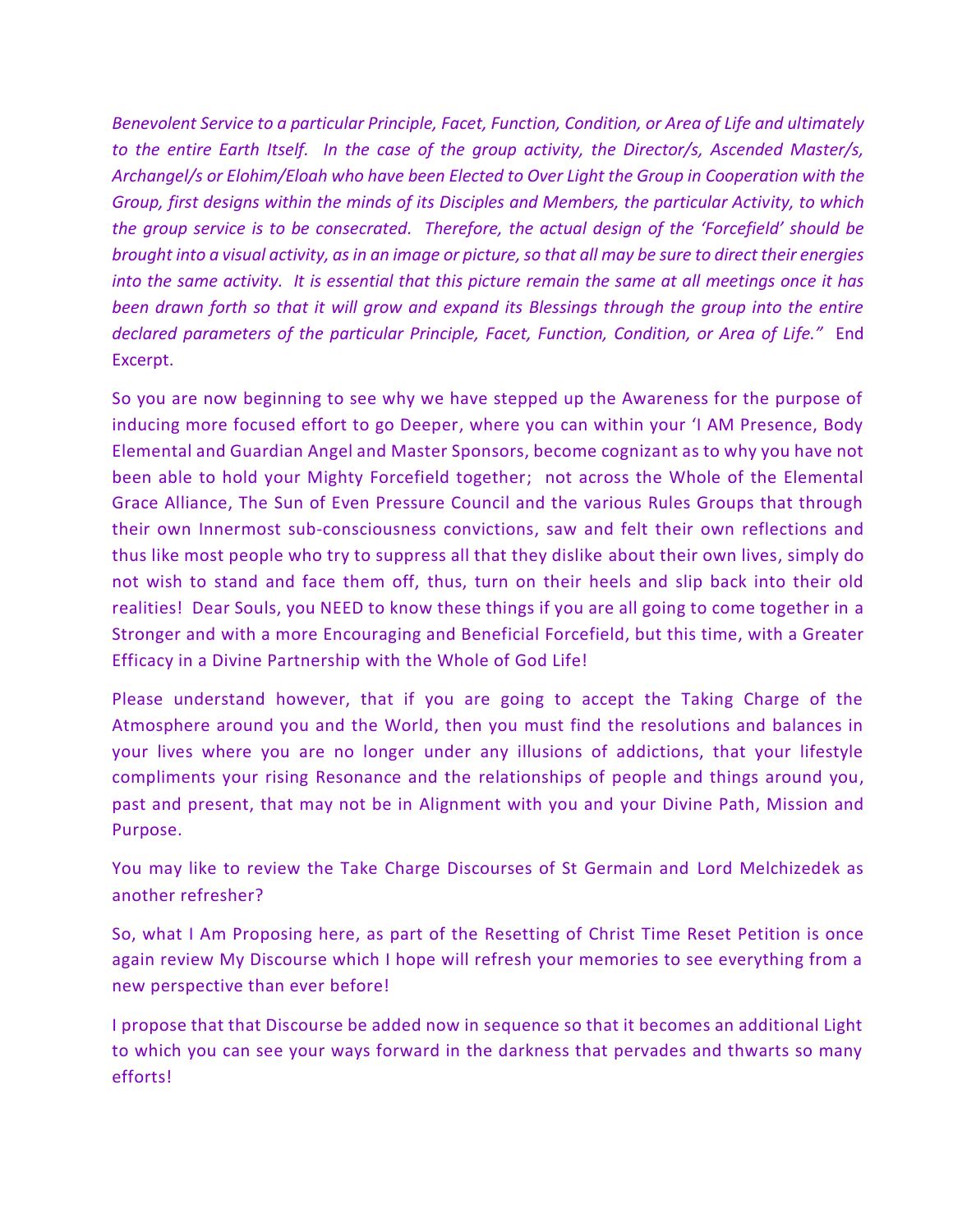As the Director of the Elementals, I would like you to feel that We choose you to have a lavish abundance of every good thing; and My Dear Ones, Who supplies you with a lavish abundance in this world? Does not your supply come through the Beings of Nature and the Powers and Activities of the Elements? Who else provides that for you? Your Beloved 'I Am' Presence can give you, direct, Its Own Mighty Supply when your Powers of Precipitation come forth. But until that time, you must learn to cultivate the Love Within You to Create a Living Attractor Forcefield around you first and then your Ashramic Group. Your Manifestations and supply *'has'* to come through the avenues of Nature and the Use of the Blessings of the Beings of the Elementals, because the Beings of the Elementals are not the only Activities within Nature, and will you show Me one thing on this Earth that you Use that does not come through those channels?

Since 'I AM' the Authority and the Director of those Activities, and since I must Design new and more beautiful manifestations for the incoming Golden Age of Perfection, then it is perfectly natural that I would Seek you as the Open Door through whom those Gifts can come. So the closer We live to each other in that Immortal Love of the Great Christ Presence, the Mighty 'I AM' in the Great Central Sun, the closer We Live Together, you and I, in that daily Recognition and Love to the Beings of the Elements, will you find Their wonderful Blessings coming into your hands and Use by ways and means that the world considers Miraculous and Transcendent. And yet they are but Perfectly natural, Great natural Activities of the Great Law of Life's Mighty Love.

Your Love to Me will automatically draw forth My Boundless Love to you, and wouldn't My Love contain My Blessings to you? Wouldn't I love to give you all that you would love to use to fulfil the Great Divine Plan? That would be My Joy to give to you, that your Joy might be full. Then as you use those Gifts would you bring that same Joy to the Beings of the Elements and to the rest of mankind.

So, I say to you, you might consider Me the Guardian at the Gate of the Great Treasure House of God's Mighty Universe, God's Mighty Love for that Beloved 'I AM' Presence. Since It is the Giver of all good, since It has Custodians in every Realm of Activity of Its Mighty Powers and Its Mighty Blessings, Its Mighty Manifestations, then I say to you, I would like to feel that you are so at One with Me through Our Great Love for Perfection and Our Love to produce Perfection in this world, that I will be Free to give you unlimited Blessings and Wealth and Opulence to Beautify the Earth, to Purify it, to Illumine all things, and to establish that which becomes the permanent manifestation in this world.

Then will you find yourselves automatically designing those things that have never been in this world before, and yet which will bring such joy because of their sheer Beauty that they will be a Raising Influence and will Radiate a Raising Energy and Power of Light to all who behold